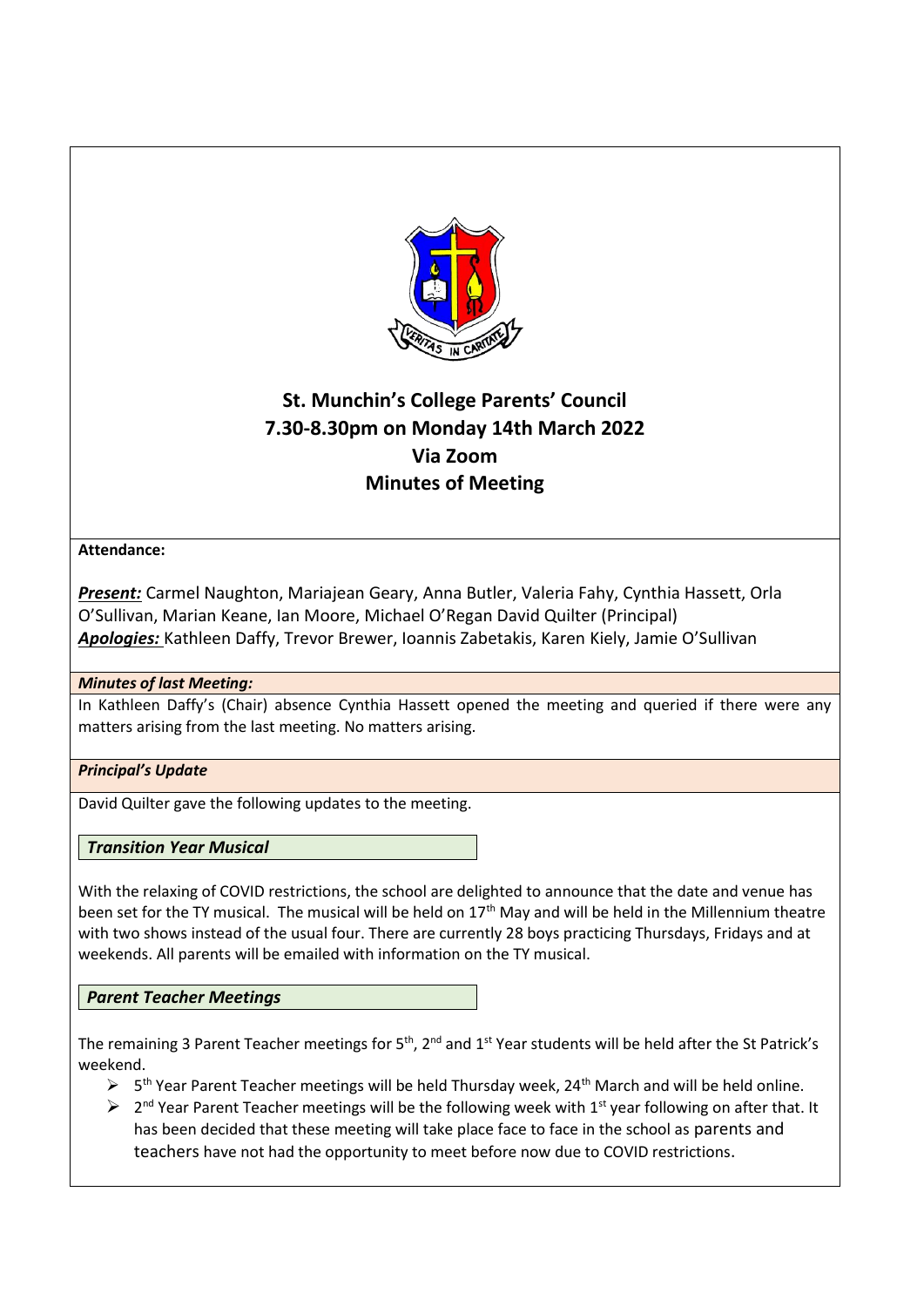*School Retreats*

School Retreats will take place for all 2<sup>nd</sup>, 3<sup>rd</sup> and Transition Years Students. Also on the last Friday (20<sup>th</sup> May) before the  $6<sup>th</sup>$  year students finish, they will take part in a climb of Croagh Patrick.

#### *Well Being Week & Annual Sports Day*

The school usually hosts an annual sports day for 1<sup>st,</sup> 2<sup>nd</sup> and 3<sup>rd</sup> year pupils but this year there will be a wellbeing week with Tutor time being used for videos and talks. The sports day will probably take place during this week on the Wednesday co-ordinated by the TY students. The Well Being week will most likely be after the May Bank Holiday weekend.

*Fundraising*

The Sports Raffle is doing well with fundraising going towards expenses incurred in the Sports Department. The ongoing Used Clothes Collection is also doing very well.

*6 th Years Orals*

The  $6<sup>th</sup>$  Year Orals will be conducted over the Easter break commencing the 1<sup>st</sup> week of the Easter holidays with Irish, French and German taking place. Due to the timing of these exams there will probably be no Supervised Study Revision Week over the Easter break this year.

#### *Storm Warnings/School Closures*

A query was raised in relation to school closures when a red weather alert is issued for an adjacent county.

Specifically the issue was raised in relation to the school closure on the last Friday before mid-term when a red weather alert was issued for County Clare which impacted on areas such as Westbury, Shannon Banks, Adnacrusha, Clonlara and Parteen. The Principal agreed that ideally it would be better if these warnings referenced Limerick City and Environs but as it is, Met Eireann issue their warnings by county. Therefore from a Health and Safety perspective the Principal cannot instruct pupils to attend school who live in these areas. The Red warning has two effects on the school.

- ➢ 63% of pupils attending school come from County Clare
- $\geq$  20/52 of the teaching staff live in County Clare.

In this particular instance the Principal also contacted other schools in a similar situation, Ard Scoil Ris and Thomond College, who also advised that they would be closing.

#### *School Canteen*

The Parent's Council queried what the situation was with the school canteen. The Principal advised that the canteen is run by the school with the staff currently redeployed to help with the school cleaning in relation to COVID. He advised that all furniture has been returned to the canteen which currently has increased microwaves from 2 to 8 to facilitate the boys for their lunches. Staff will be returned to the Canteen for next year. A discussion took place around the canteen with the Parent's Council querying if the school would lease the canteen to a company that could provide school lunches and the Principal advised the school were very open to this. The Principal also advised that he would make contact Parteen National School in relation to the lunches they arrange. Micheal O'Regan advised that he will submit some contact details and Mariejean Geary advised that she would send on contact details for the Lunch Bag company.